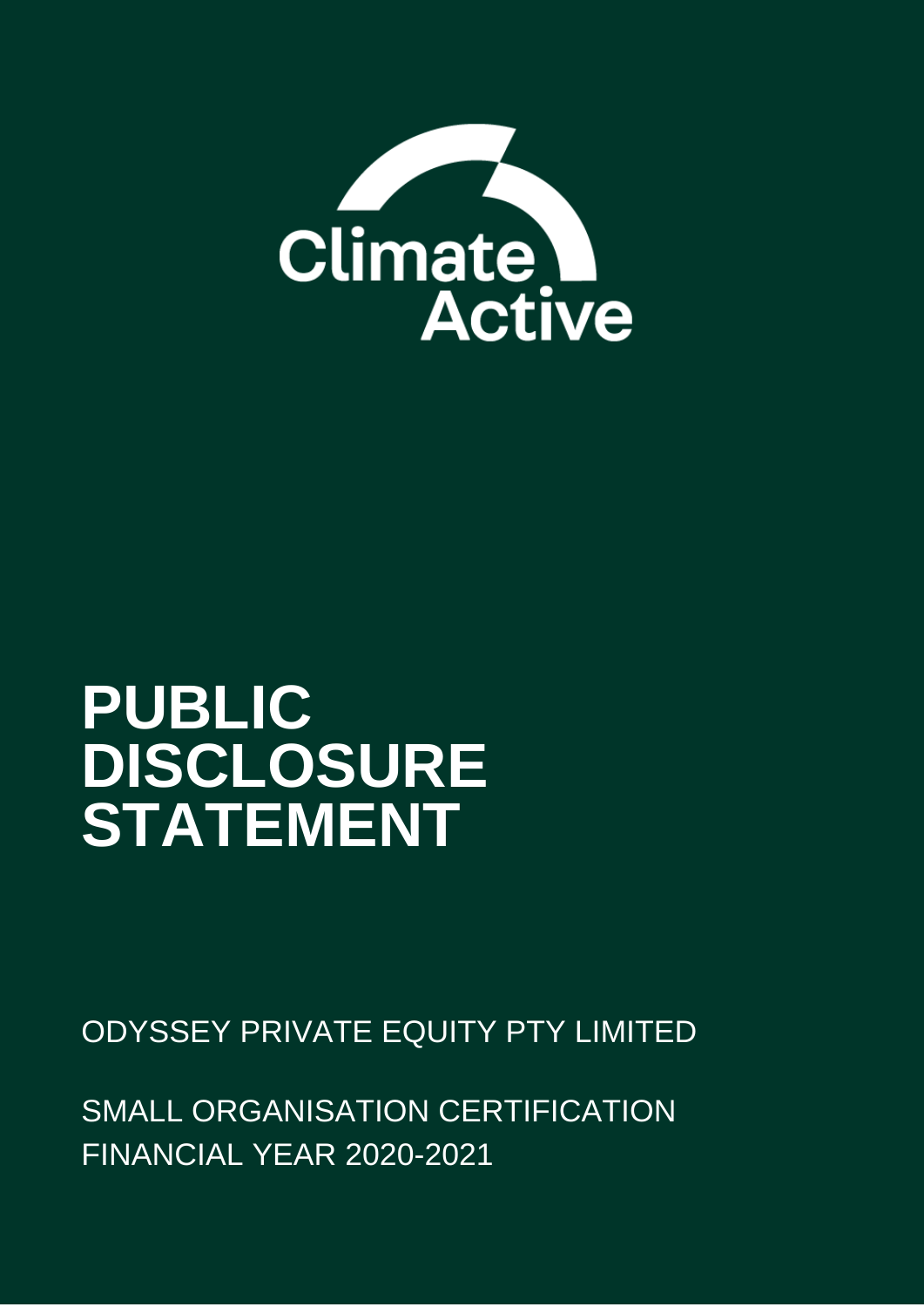# **Climate Active Public Disclosure Statement**





An Australian Government Initiative



#### NAME OF CERTIFIED ENTITY: Odyssey Private Equity Pty Limited

REPORTING PERIOD: Financial year 1 July 2020 – 30 June 2021

#### **Declaration**

To the best of my knowledge, the information provided in this Public Disclosure Statement is true and correct and meets the requirements of the Climate Active Carbon Neutral Standard.

Signature Date 23 SEPTEMBER 2021

Name of Signatory George Penklis

Position of Signatory Managing Partner



**Australian Government** 

**Department of Industry, Science, Energy and Resources** 

Public Disclosure Statement documents are prepared by the submitting organisation. The material in Public Disclosure Statement documents represents the views of the organisation and do not necessarily reflect the views of the Commonwealth. The Commonwealth does not guarantee the accuracy of the contents of the Public Disclosure Statement documents and disclaims liability for any loss arising from the use of the document for any purpose.

Version number February 2021

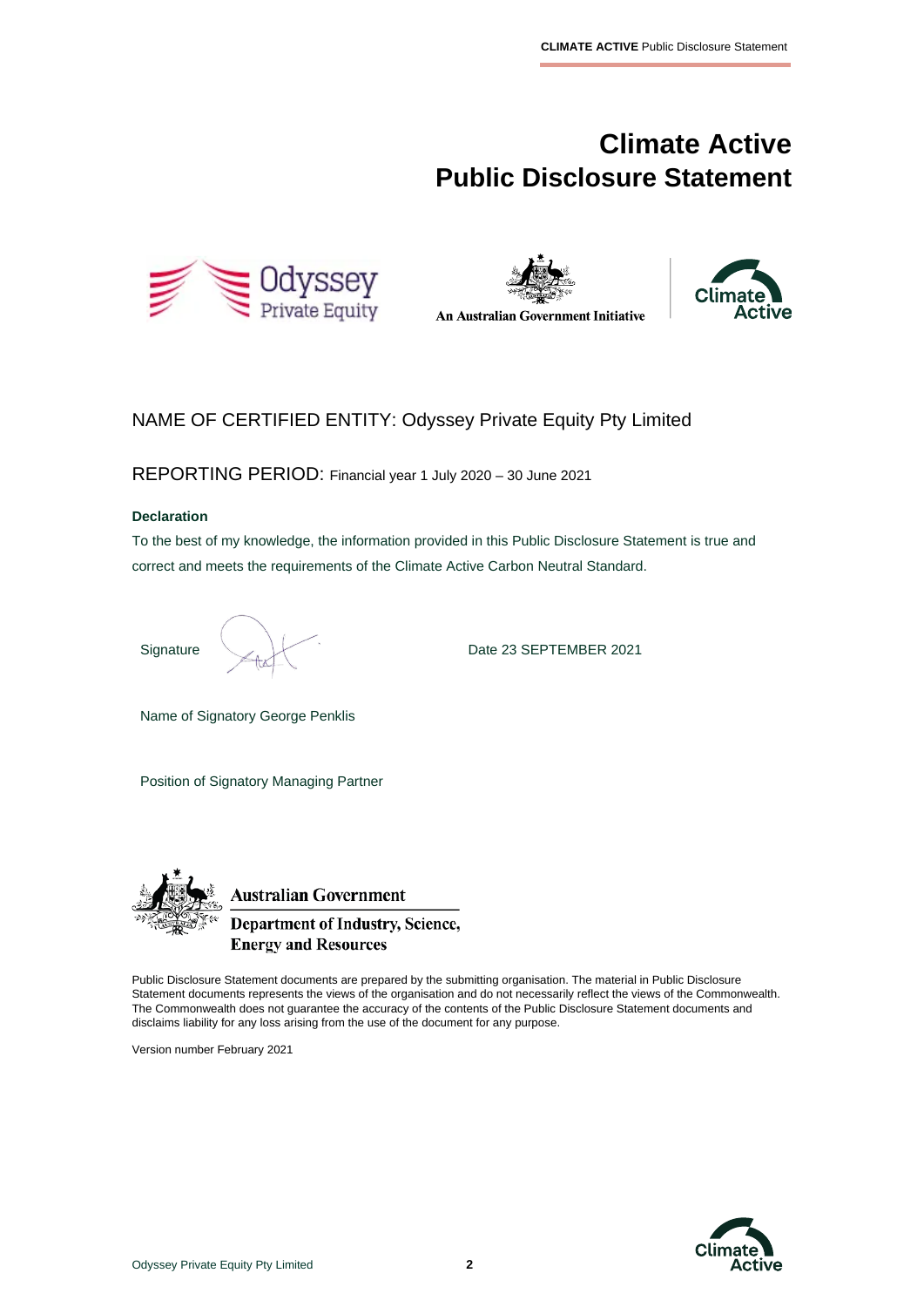# 1. CARBON NEUTRAL INFORMATION

#### **Description of certification**

This Certification is for the Australian business operations of Odyssey Private Equity Pty Limited ("Odyssey") (ABN 11 614 042 563) covering the period 1 July 2020 to 30 June 2021.

#### **Organisation description**

Odyssey is a Private Equity firm that invests in private mid-sized growth companies in Australia and New Zealand, that have the potential to be future leaders in their sectors.

Odyssey invest under a stewardship approach and seek to influence positive change and profitable growth that is sustainable beyond our investment journey.

Odyssey's investment approach is founded on our belief that businesses that make a sustainable positive contribution to the communities they reach are stronger and can ultimately generate better investor returns and outcomes for stakeholders.

*"Odyssey's involvement with Climate Active is an important part of our commitment to making a sustainable positive contribution to the communities we reach."*

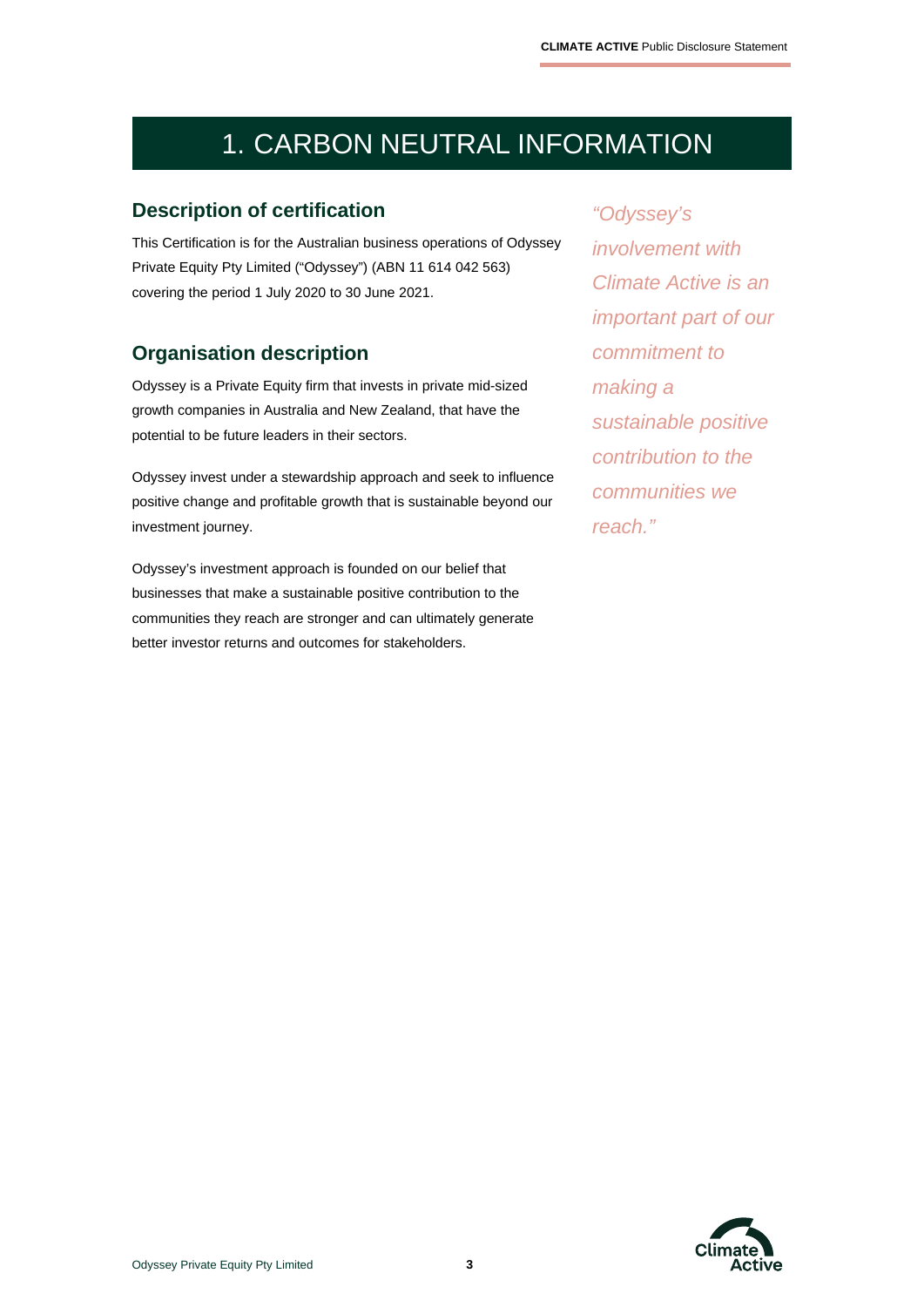# 2. EMISSION BOUNDARY

# **Diagram of the certification boundary**

This is a small organisation certification, which uses the standard Climate Active small organisation emissions boundary.

| Quantified                              | Non-quantified |  | <b>Excluded</b> |
|-----------------------------------------|----------------|--|-----------------|
| Air Transport                           | Refrigerants   |  | N/A             |
| Carbon neutral<br>products and services |                |  |                 |
| Cleaning and<br>Chemicals               |                |  |                 |
| Electricity                             |                |  |                 |
| Food                                    |                |  |                 |
| ICT services and<br>equipment           |                |  |                 |
| Land and Sea<br>Transport (km)          |                |  |                 |
| Office equipment &<br>supplies          |                |  |                 |
| <b>Professional Services</b>            |                |  |                 |
| <b>Stationary Energy</b>                |                |  |                 |
| Waste                                   |                |  |                 |
| Water                                   |                |  |                 |

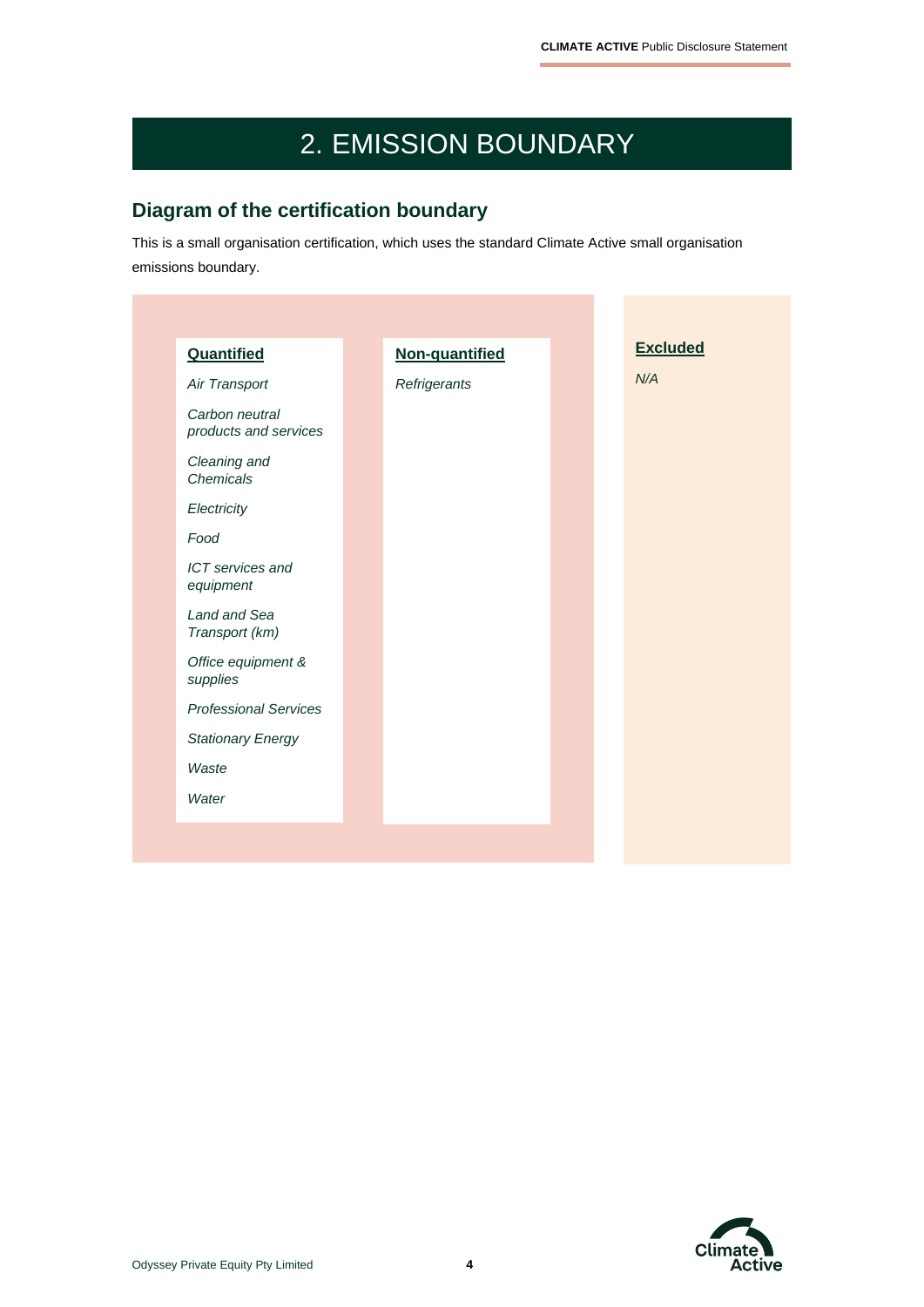#### **Non-quantified sources**

Refrigerants have not been quantified in this submission as they are considered immaterial.

#### **Data management plan**

N/A

# **Excluded sources (outside of certification boundary)**

N/A

*"Climate Active enables Odyssey to offset the carbon emissions of our own activities and more importantly enables Odyssey to positively contribute to communities already impacted by a changing climate."*

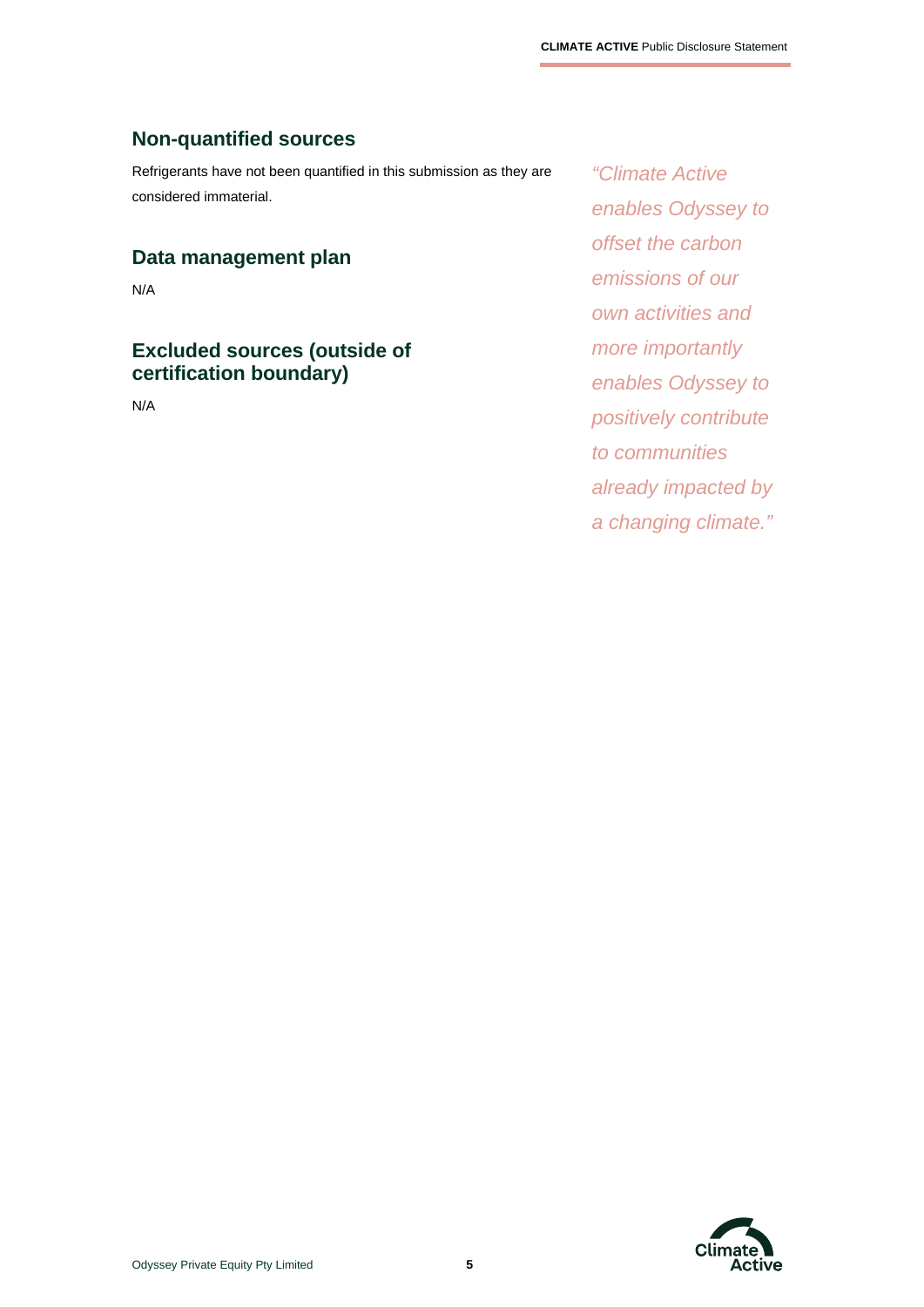# 3. EMISSIONS SUMMARY

#### **Emissions reduction strategy**

Odyssey's Responsible Investing Policy outlines Odyssey's commitment to making a sustainable positive contribution to the communities we reach, which includes the environment.

As part of this commitment, Odyssey have developed and are implementing initiatives to promote greater environmental responsibility in our business. Some of these initiatives include:

- **Flights**: Odyssey travel policy will be updated to require that staff acknowledge that they have considered video conference conferencing as an appropriate alternative to air travel, prior to booking.
- **Staff**: Odyssey encourage all staff to continually consider sustainability in day-to-day activities, and Odyssey facilitate continuous sustainability awareness through discussion of Odyssey's sustainability performance at staff meetings.
- **Work environment**: Odyssey adopt flexible work arrangements for all staff to support reduced work-related commuting and associated emissions. Odyssey encourages all staff to consider emissions when commuting is necessary and encourages the use of lower emission transport (public transport, car-pool, walk, cycle) where appropriate.
- **Supply chain**: Odyssey procurement practices will be updated to include consideration of less carbon intensive options and suppliers. Key supplies include landlord/building manager, paper, telecommunications, IT, and recycling.

Financial year 2021 is the first year of certification for Odyssey. Odyssey acknowledge that the COVID-19 pandemic has greatly impacted the way we work and in-turn our emissions footprint over this period. Odyssey will continue to assess sustainability within our business as our working environment changes, this may include the development of a more detailed emissions reduction strategy.

# **Emissions summary (inventory)**

| l apic l                             |                           |
|--------------------------------------|---------------------------|
| <b>Emission source category</b>      | tonnes CO <sub>2</sub> -e |
| Air Transport (km)                   | 1.45                      |
| Carbon neutral products and services | 0.00                      |
| Cleaning and Chemicals               | 0.42                      |
| Electricity                          | 4.01                      |
| Food                                 | 3.17                      |



**Table 1**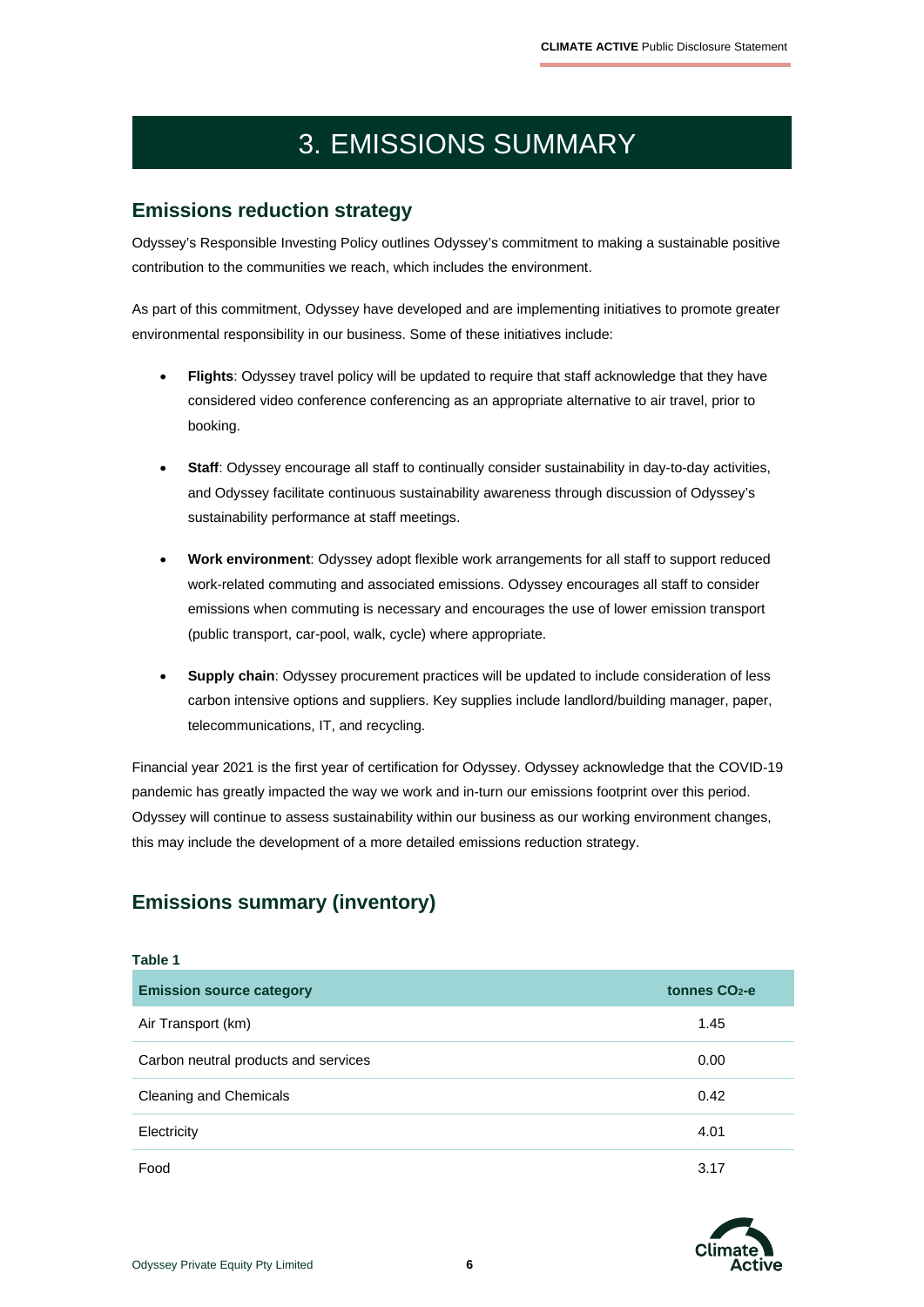| ICT services and equipment   | 14.83 |
|------------------------------|-------|
| Land and Sea Transport (km)  | 0.92  |
| Office equipment & supplies  | 2.00  |
| <b>Professional Services</b> | 5.88  |
| <b>Stationary Energy</b>     | 0.70  |
| Waste                        | 0.17  |
| Water                        | 0.06  |
| Working from home            | 0.01  |
| <b>Total Net Emissions</b>   | 33.61 |

# **Uplift factors**

| <b>Reason for uplift factor</b>                            | tonnes CO <sub>2</sub> -e |
|------------------------------------------------------------|---------------------------|
| 5% mandatory uplift for a Small Organisation               | 1.68                      |
| Total footprint to offset (uplift factors + net emissions) | 35.29                     |

# **Carbon neutral products**

Odyssey uses the following carbon neutral products and services:

- Reflex carbon neutral paper.
- Odyssey offset some of its Qantas flights
- This assessment and Climate Active submission were prepared with the assistance of Pangolin [Associates,](https://pangolinassociates.com/) these services are carbon neutral.

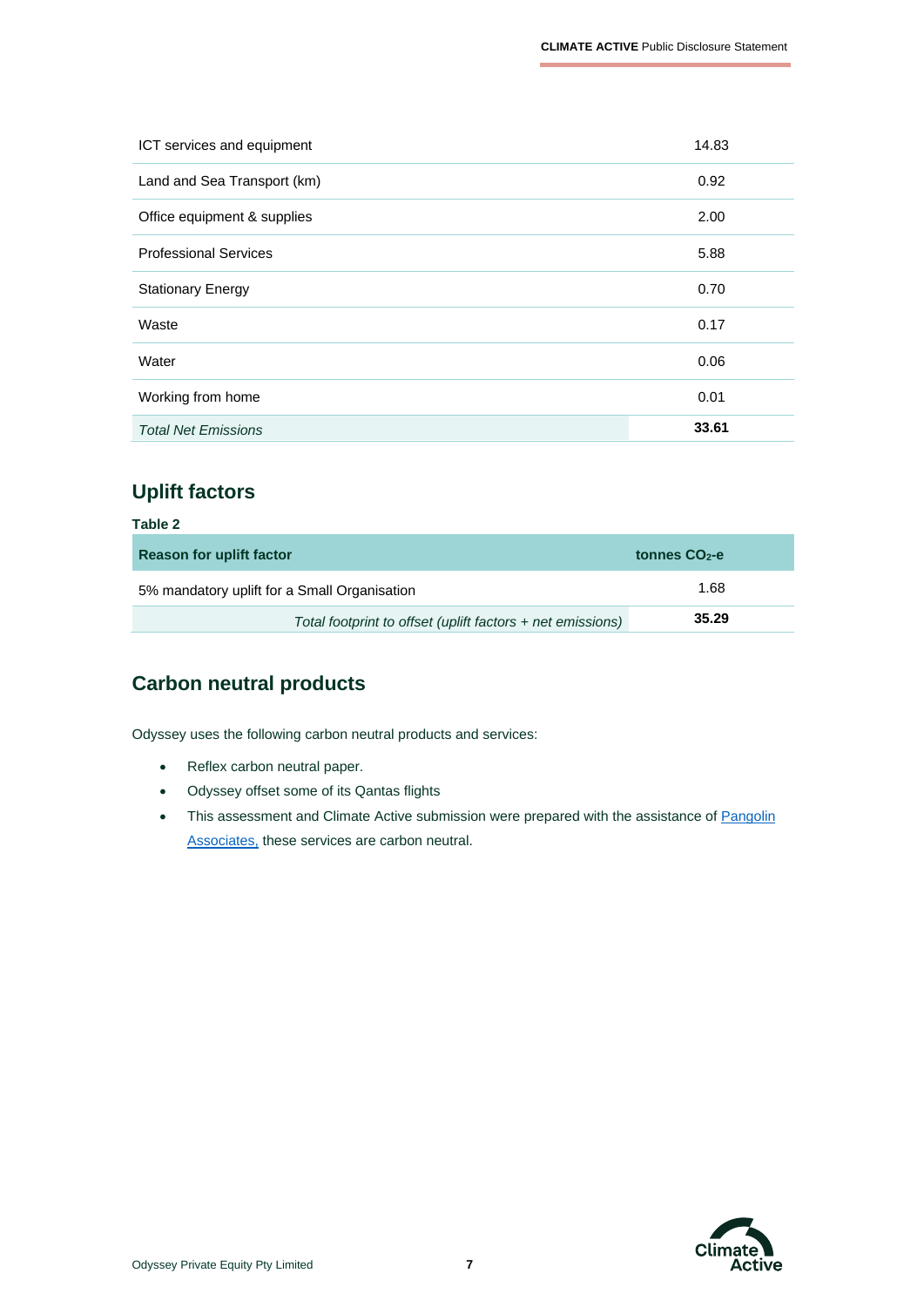# **Electricity summary**

Electricity was calculated using a market-based approach.

#### **Market-based approach summary**

| Table 3                                                                   |                               |                                 |                          |
|---------------------------------------------------------------------------|-------------------------------|---------------------------------|--------------------------|
| <b>Market-based approach</b>                                              | <b>Activity Data</b><br>(kWh) | <b>Emissions</b><br>$(kgCO2-e)$ | <b>Renewable</b><br>$\%$ |
| Behind the meter consumption of electricity generated                     | 0                             | 0                               | $0\%$                    |
| <b>Total non-grid electricity</b>                                         | $\Omega$                      | $\Omega$                        | $0\%$                    |
| LGC Purchased and retired (kWh) (including PPAs &<br>Precinct LGCs)       | 0                             | 0                               | $0\%$                    |
| GreenPower                                                                | 8,287                         | 0                               | 56%                      |
| Jurisdictional renewables (LGCs retired)                                  | 0                             | 0                               | 0%                       |
| Jurisdictional renewables (LRET) (applied to ACT grid<br>electricity)     | 0                             | 0                               | $0\%$                    |
| Large Scale Renewable Energy Target (applied to grid<br>electricity only) | 2,808                         | 0                               | 19%                      |
| <b>Residual Electricity</b>                                               | 3,740                         | 4,014                           | $0\%$                    |
| <b>Total grid electricity</b>                                             | 14,835                        | 4,014                           | 75%                      |
| <b>Total Electricity Consumed (grid + non grid)</b>                       | 14,835                        | 4,014                           | 75%                      |
| Electricity renewables                                                    | 11,094                        | 0                               |                          |
| <b>Residual Electricity</b>                                               | 3,740                         | 4,014                           |                          |
| <b>Exported on-site generated electricity</b>                             | $\Omega$                      | $\mathbf 0$                     |                          |
| Emission Footprint (kgCO <sub>2</sub> -e)                                 |                               | 4,014                           |                          |
|                                                                           |                               |                                 |                          |

| Total renewables (grid and non-grid)                   | 74.79%   |
|--------------------------------------------------------|----------|
| <b>Mandatory</b>                                       | 18.93%   |
| <b>Voluntary</b>                                       | 55.86%   |
| <b>Behind the meter</b>                                | $0.00\%$ |
| <b>Residual Electricity Emission Footprint (TCO2e)</b> | 4        |

#### **Location-based approach summary**

| Table 4                                 |                               |                                            |
|-----------------------------------------|-------------------------------|--------------------------------------------|
| <b>Location-based approach</b>          | <b>Activity Data</b><br>(kWh) | <b>Emissions</b><br>(kqCO <sub>2</sub> .e) |
| <b>NSW</b>                              | 14.835                        | 13.351                                     |
| Grid electricity (scope 2 and 3)        | 14.835                        | 13.351                                     |
| <b>NSW</b>                              | 0                             | 0                                          |
| Non-grid electricity (Behind the meter) | $\Omega$                      | 0                                          |
| <b>Total Electricity Consumed</b>       | 14.835                        | 13.351                                     |
|                                         |                               |                                            |

| <b>Emission Footprint (tCO<sub>2</sub>-e)</b> |  |
|-----------------------------------------------|--|
|                                               |  |

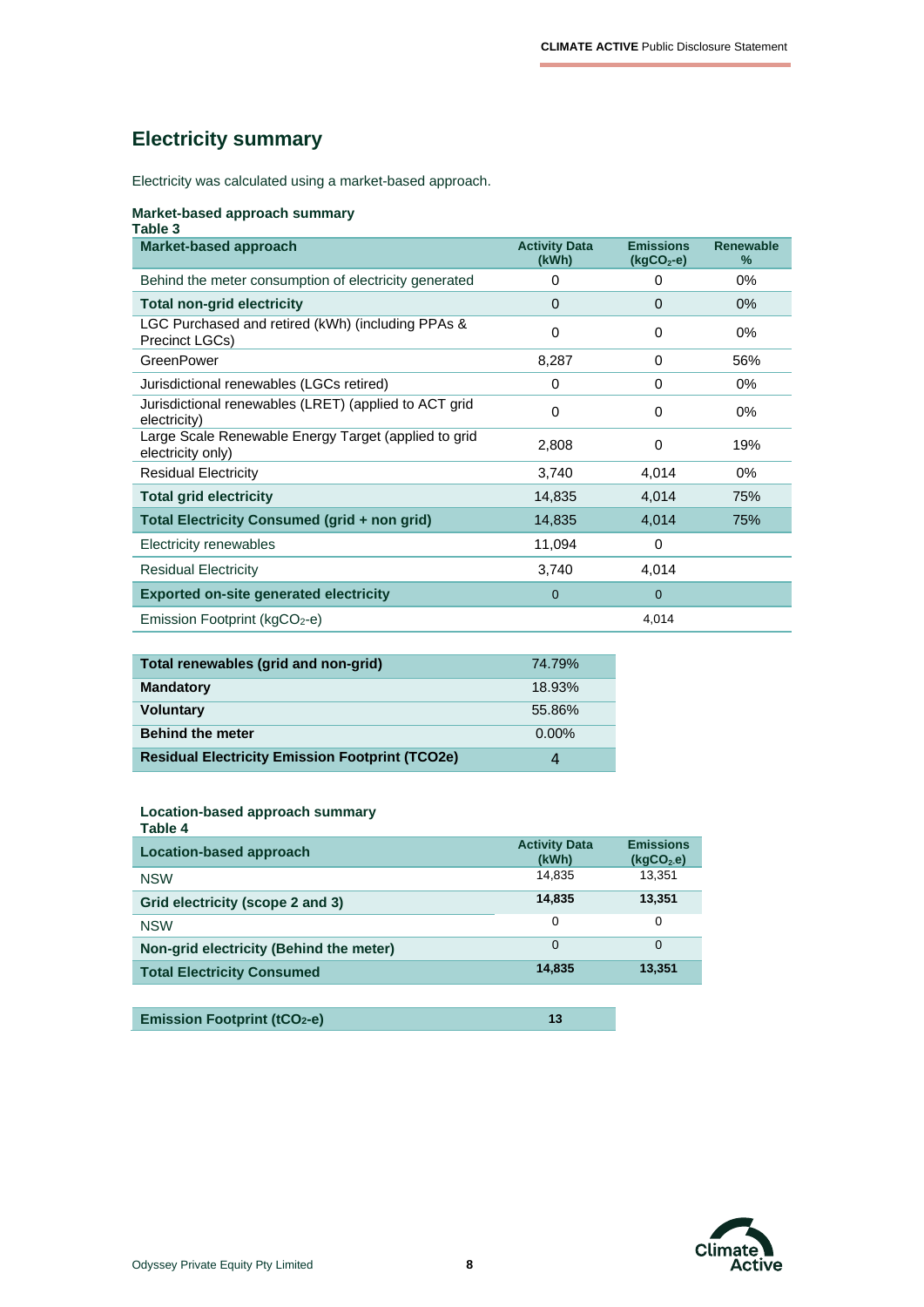# 4. CARBON OFFSETS

### **Offsets strategy**

| Table 5 |                                        |             |
|---------|----------------------------------------|-------------|
|         | Offset purchasing strategy: In arrears |             |
|         |                                        |             |
| 1.      | Total offsets previously               | $\mathbf 0$ |
|         | forward purchased and                  |             |
|         | banked for this report                 |             |
| 2.      | Total emissions liability to           | 36          |
|         | offset for this report                 |             |
| 3.      | Net offset balance for this            | 36          |
|         | reporting period                       |             |
| 4.      | Total offsets to be forward            | 0           |
|         | purchased to offset the next           |             |
|         | reporting period                       |             |
| 5.      | Total offsets required for this        | 36          |
|         | report                                 |             |

## **Co-benefits**

Odyssey Private Equity has invested in the NIHT Topaiyo REDD+ project. NIHT Inc. has partnered with the traditional landowners of New Ireland and East New Britain to put an end to deforestation initiated by industrial logging in the region. The preservation of these rainforests is essential to not only the carbon and biodiversity benefits inherent with projects of this nature, but also for the wellbeing and prosperity of the people of New Ireland and East New Britain. The project is in the forested areas of New Ireland and East New Britain in Papua New Guinea. The project has evolved based on the input and needs expressed by persons living in the region. What began as a traditional timber operation has been recognised as an opportunity with enormous carbon sequestering potential and has evolved into a forest protection project that will provide substantial economic benefits to the people of Papua New Guinea. Through the avoidance of carrying out exploitative industrial commercial timber harvesting in the project area, the project expects to generate nearly 60 million tonnes of CO2 emissions reductions across the 30-year project lifetime, depending on the number and size of Project Activity Instances (PAIs) added to the project.

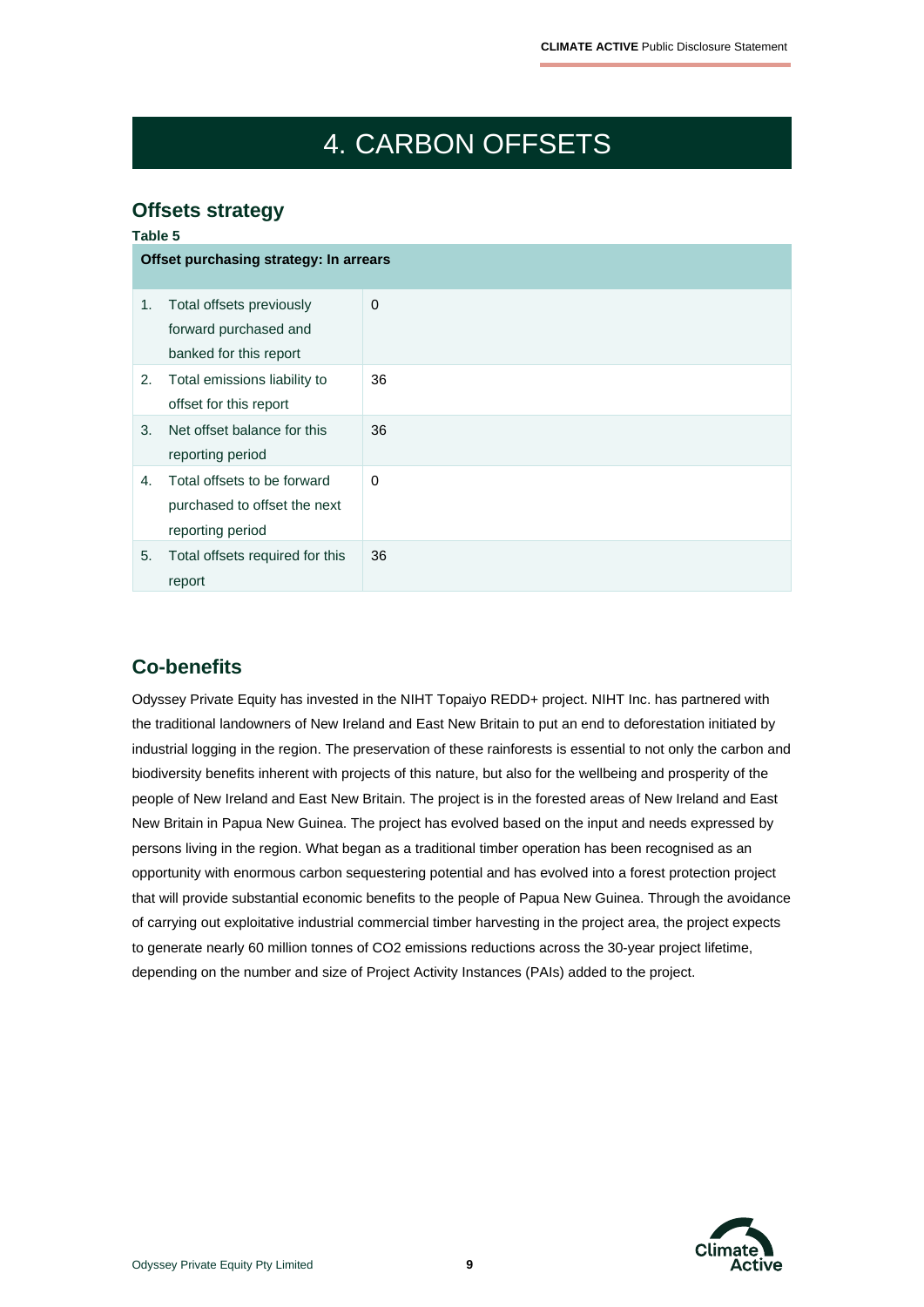$\overline{\phantom{a}}$ 

# **Offsets summary**

Proof of cancellation of offset units

#### **Table 6**

| <b>Offsets cancelled for Climate Active Carbon Neutral Certification</b> |                            |                 |                        |                                                                                                            |                            |                                                  |                                                                 |                                                                 |                                                                     |                                      |
|--------------------------------------------------------------------------|----------------------------|-----------------|------------------------|------------------------------------------------------------------------------------------------------------|----------------------------|--------------------------------------------------|-----------------------------------------------------------------|-----------------------------------------------------------------|---------------------------------------------------------------------|--------------------------------------|
| <b>Project</b><br>description                                            | Type of<br>offset<br>units | <b>Registry</b> | <b>Date</b><br>retired | <b>Serial number</b><br>(and hyperlink to<br>registry<br>transaction<br>record)                            | <b>Vintage</b>             | <b>Eligible</b><br><b>Quantity</b><br>$(tCO2-e)$ | <b>Quantity</b><br>used for<br>previous<br>reporting<br>periods | <b>Quantity</b><br>banked for<br>future<br>reporting<br>periods | <b>Quantity</b><br>used for<br>this<br>reporting<br>period<br>claim | <b>Percentage</b><br>of total $(\%)$ |
| <b>NIHT Topaiyo</b><br>$REDD +$                                          | <b>VCU<sub>s</sub></b>     | Verra           | 18<br>August<br>2021   | 9629-<br>113179274-<br>113179309-<br><b>VCS-VCU-466-</b><br>VER-PG-14-<br>2293-<br>01062017-<br>31122019-0 | $1/6/2017 -$<br>31/12/2019 | 36                                               | $\Omega$                                                        | $\mathbf 0$                                                     | 36                                                                  | 100                                  |
| Total offsets retired this report and used in this report                |                            |                 |                        |                                                                                                            |                            |                                                  |                                                                 | 36                                                              |                                                                     |                                      |
| Total offsets retired this report and banked for future reports          |                            |                 |                        |                                                                                                            |                            |                                                  | $\overline{0}$                                                  |                                                                 |                                                                     |                                      |

| Type of offset units         | Quantity (used for this reporting period claim) | <b>Percentage of Total</b> |
|------------------------------|-------------------------------------------------|----------------------------|
| Verified Carbon Units (VCUs) | 36                                              | 100%                       |

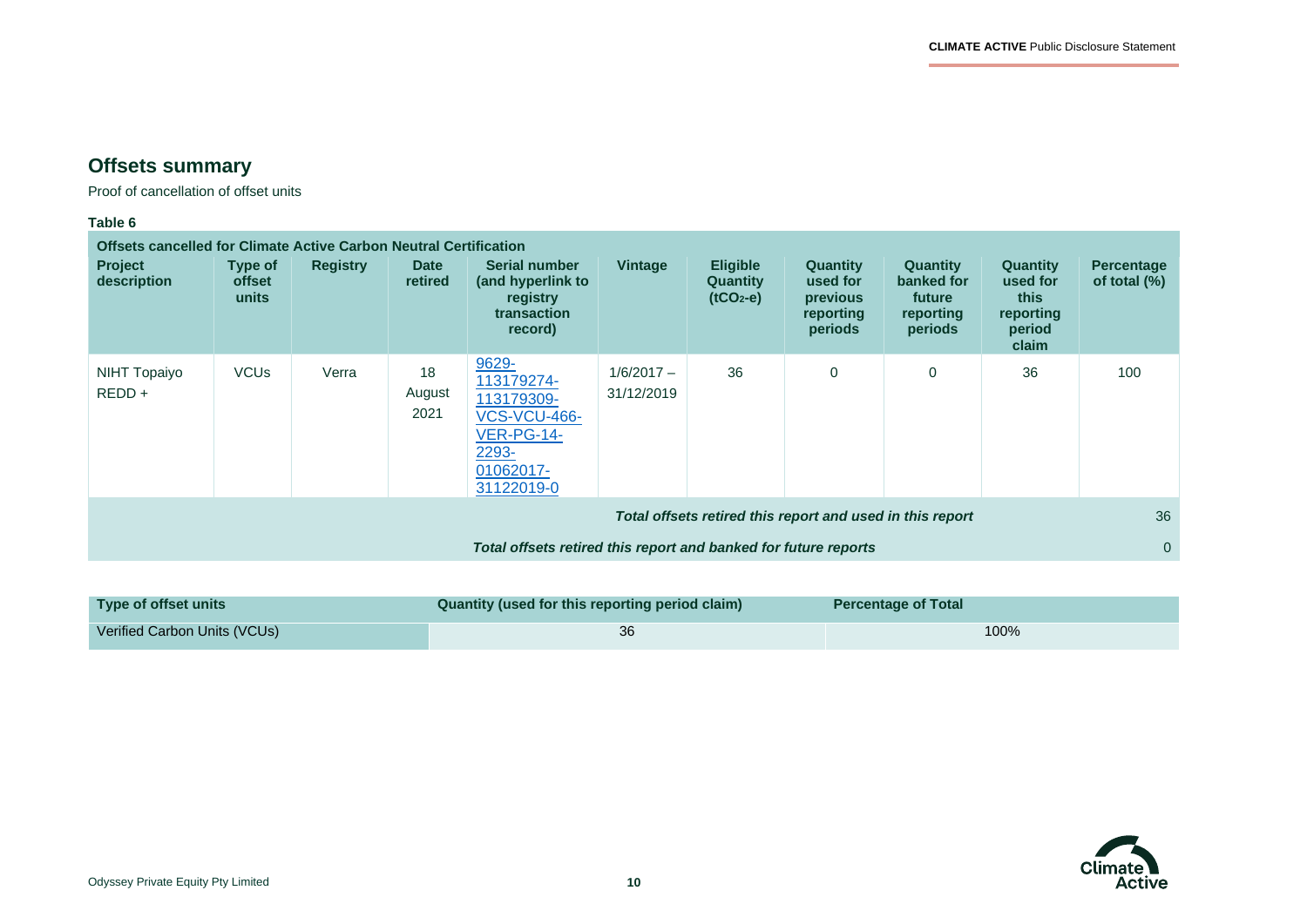# 5. USE OF TRADE MARK

#### **Table 7**

| Description where trademark used | Logo type              |
|----------------------------------|------------------------|
| Investor reporting               | Certified Organisation |
| General marketing materials      | Certified Organisation |
| Fundraising materials            | Certified Organisation |
| Odyssey website                  | Certified Organisation |
| Odyssey LinkedIn page            | Certified Organisation |

# 6. ADDITIONAL INFORMATION

Odyssey is a signatory to the Principles for Responsible Investment (UNPRI) and has been since its inception in March 2017.

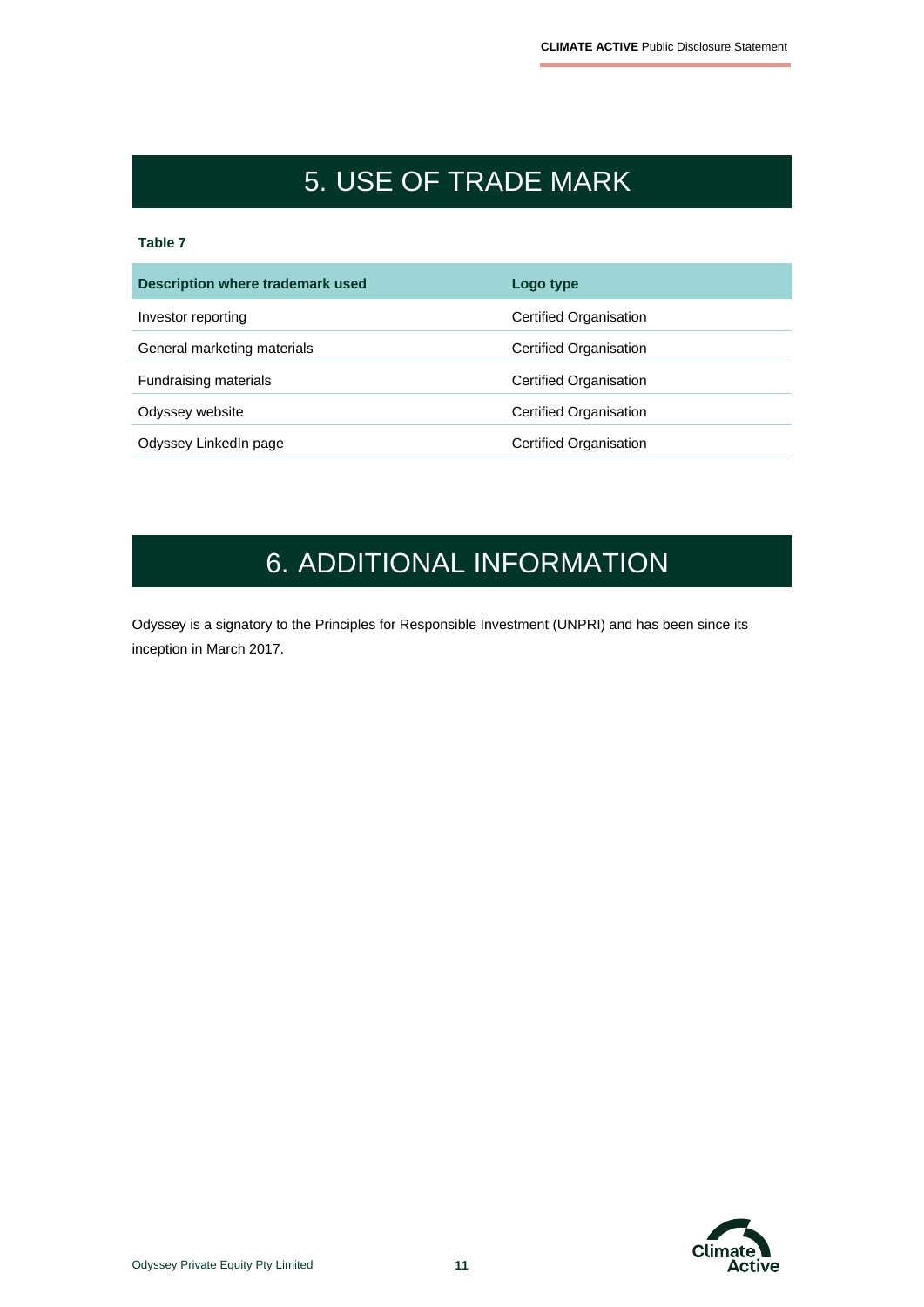# APPENDIX 1

# **Excluded emissions**

To be deemed relevant an emission must meet two of the five relevance criteria. Excluded emissions are detailed below against each of the five criteria.

| Table 8                         |                                                                                                                                                                                 |                                                                                                                                  |                                                                                                 |                                                                                                                                       |                                                                                                                                                                                                                                                                |
|---------------------------------|---------------------------------------------------------------------------------------------------------------------------------------------------------------------------------|----------------------------------------------------------------------------------------------------------------------------------|-------------------------------------------------------------------------------------------------|---------------------------------------------------------------------------------------------------------------------------------------|----------------------------------------------------------------------------------------------------------------------------------------------------------------------------------------------------------------------------------------------------------------|
| <b>Relevance test</b>           |                                                                                                                                                                                 |                                                                                                                                  |                                                                                                 |                                                                                                                                       |                                                                                                                                                                                                                                                                |
| Excluded<br>emission<br>sources | The emissions<br>from a<br>particular<br>source are<br>likely to be<br>large relative<br>to the<br>organisation's<br>electricity,<br>stationary<br>energy and<br>fuel emissions | The emissions<br>from a<br>particular<br>source<br>contribute<br>to the<br>organisation's<br>greenhouse<br>gas risk<br>exposure. | Key<br>stakeholders<br>deem the<br>emissions<br>from a<br>particular<br>source are<br>relevant. | The<br>responsible<br>entity has the<br>potential to<br>influence the<br>reduction of<br>emissions<br>from a<br>particular<br>source. | The emissions<br>are from<br>outsourced<br>activities<br>previously<br>undertaken<br>within the<br>organisation's<br>boundary,<br>or from<br>outsourced<br>activities<br>typically<br>undertaken<br>within the<br>boundary for<br>comparable<br>organisations. |
| N/A                             |                                                                                                                                                                                 |                                                                                                                                  |                                                                                                 |                                                                                                                                       |                                                                                                                                                                                                                                                                |

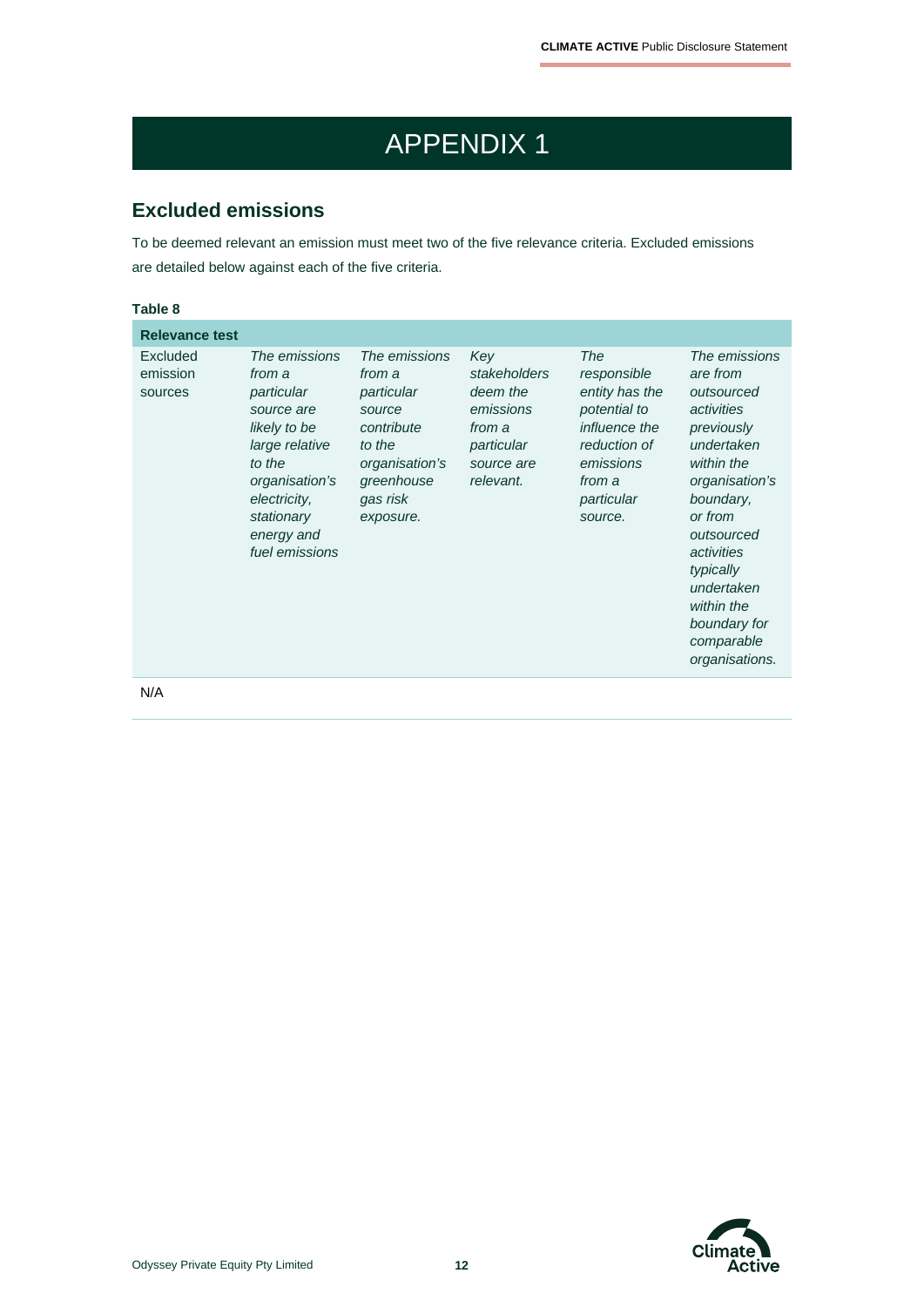# APPENDIX 2

# **Non-quantified emissions for organisations**

| Table 9                                         |                                                                                                |                                                                                                           |                                                                                                                                       |                                                                                      |  |  |  |  |
|-------------------------------------------------|------------------------------------------------------------------------------------------------|-----------------------------------------------------------------------------------------------------------|---------------------------------------------------------------------------------------------------------------------------------------|--------------------------------------------------------------------------------------|--|--|--|--|
| <b>Non-quantification test</b>                  |                                                                                                |                                                                                                           |                                                                                                                                       |                                                                                      |  |  |  |  |
| Relevant-non-<br>quantified<br>emission sources | <i>Immaterial</i><br><1% for individual<br><i>items and no</i><br>more than 5%<br>collectively | Quantification is<br>not cost effective<br>relative to the size<br>of the emission<br>but uplift applied. | Data unavailable<br>but uplift applied.<br>A data<br>management plan<br>must be put in<br>place to provide<br>data within 5<br>years. | Initial emissions<br>non-quantified but<br>repairs and<br>replacements<br>quantified |  |  |  |  |
| Refrigerants                                    | Yes                                                                                            | No                                                                                                        | No                                                                                                                                    | No                                                                                   |  |  |  |  |